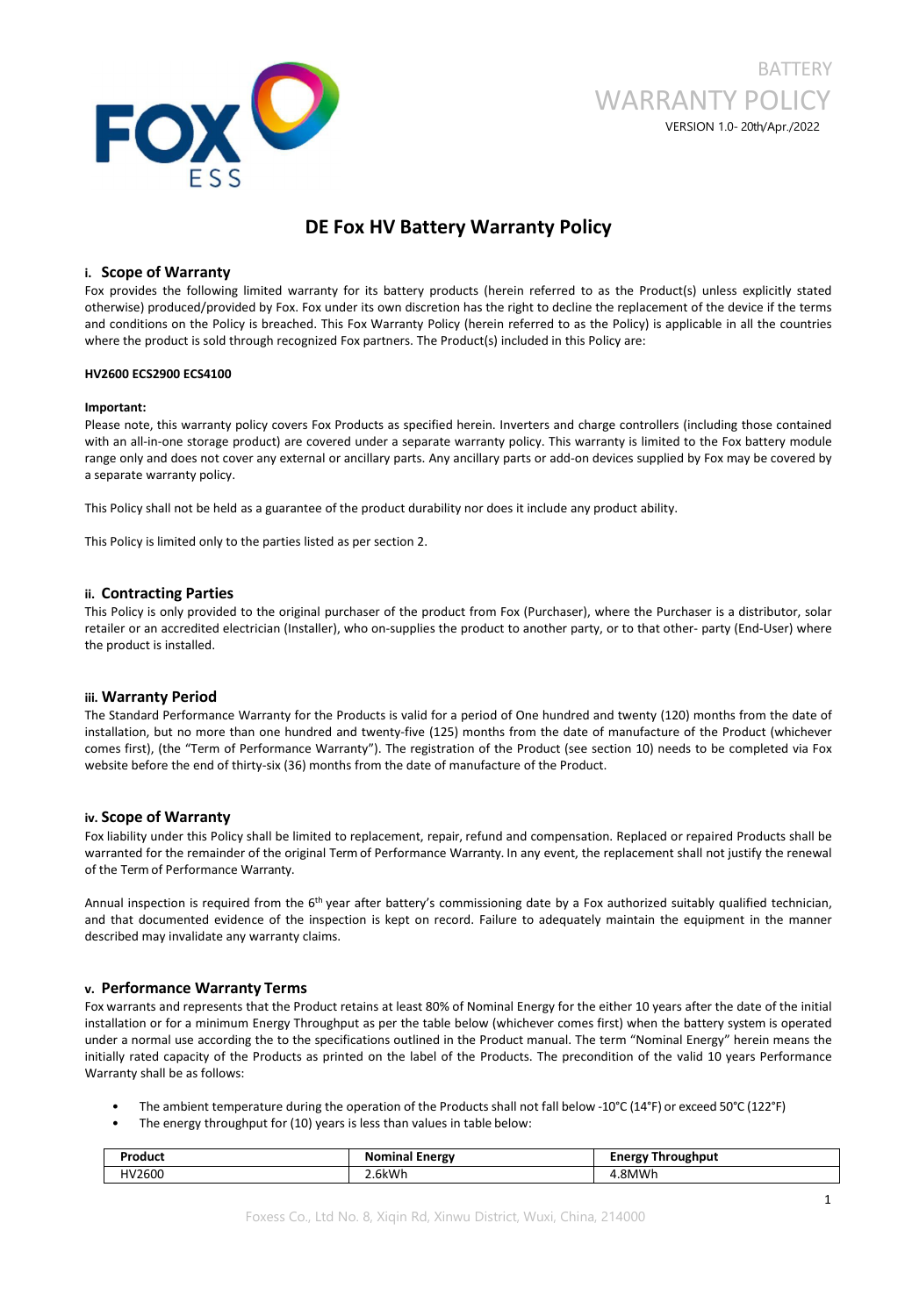

| 2900             | 2.9kWh      | 'MWh        |
|------------------|-------------|-------------|
| 4100<br>╰<br>___ | LkWh<br>. . | <b>6MWK</b> |

- Capacity Measurement conditions:
- i. Ambient temperature: 25~ 30°C (77 ~86°F)
- ii. Initial battery temperature from BMS: 25~ 30°C
- iii. Current and voltage measurement at battery DC side
- iv. Recommended Charging/discharging condition

Charge:(0.5C)CC/CV, (Constant voltage 58.4V(HV2600), 65.7V(ECS2900/4100)), Cut-off current(0.05C) Discharge: (0.5C) CC/CV, Cut-off voltage HV2600 40V,ECS 48.6V)

Current at (0.5C): 25A (HV2600/ECS2900,),35A(ECS4100)

### **vi. Policy Claim Eligibility**

The only person(s) eligible to claim warranty under this contact are the Installer and Fox authorized personnel. If the Installer has gone into administration or insolvency or ifthe site is in a remote area, the End-User/Installer at their discretion and expense may appoint a Local Installer to carry out the functions of the original Installer. Eligibility of a Service Rebate is in accordance with sections 5 and 6 of this Policy.

Annual inspection is required from the 6<sup>th</sup> year after battery's commissioning date by a suitably qualified electrician, and that documented evidence of the inspection is kept on record. Failure to adequately maintain the equipment in the manner described may invalidate any warranty claims.

### **vii.Limited Liability**

In the event of damages related to the causes listed below, no warranty claims will be acknowledged or accepted. Claims that relate to defects that are caused by the following factors are not covered by Fox's warranty obligations:

- Inadequate ventilation and circulation resulting in minimized cooling and natural airflow;
- Improper installation of the Product(s) and/or installation performed by a non-accredited Installer;
- Improper or noncompliant use, installation, commissioning, start up or operation;
- Improper wiring of the Product causing arching or damage of the Product or its parts;
- Improper use or misuse of the Product(s) by the Installer or End-User e.g. damage resulting from dropping the Product during installation;
- Use of improper connectors, e.g. where the Installer has installed the Product with different brand and/or model of connectors other than those supplied with the Product;
- Damage of the Product(s) that originate from other parts of the system;
- Force majeure (storm damage, lightning strike, overvoltage, fire, thunderstorm, flooding etc.)
- Damage that occurred during the transportation of the Product(s);
- Flaws that do not adversely affect the proper functioning of the product(s), e.g. cosmetic issues, wear and tear;
- Unauthorized repair and reinstallation of the Product(s);
- Where the Installer has not followed the warranty claim process and detailed in section 9, and/or proper evidence of the fault and/or test carried out on site has not been provided to Fox;
- Failure to follow the safety regulations and/or operating instructions in respect to the Product(s) operating manual.

### **viii. Product Replacement and Compensation**

In the event the Products are not available in the market anymore, Fox, at its option, may replace it with an alternative product with equivalent functions and performance.

### **ix. Exclusions**

This Policy does not cover the components that were not initially sold by Fox as a part of the system. This also includes components of the system sourced by the End-User or Installer that may be of the same manufacturer and/or model as the one provided by Fox.